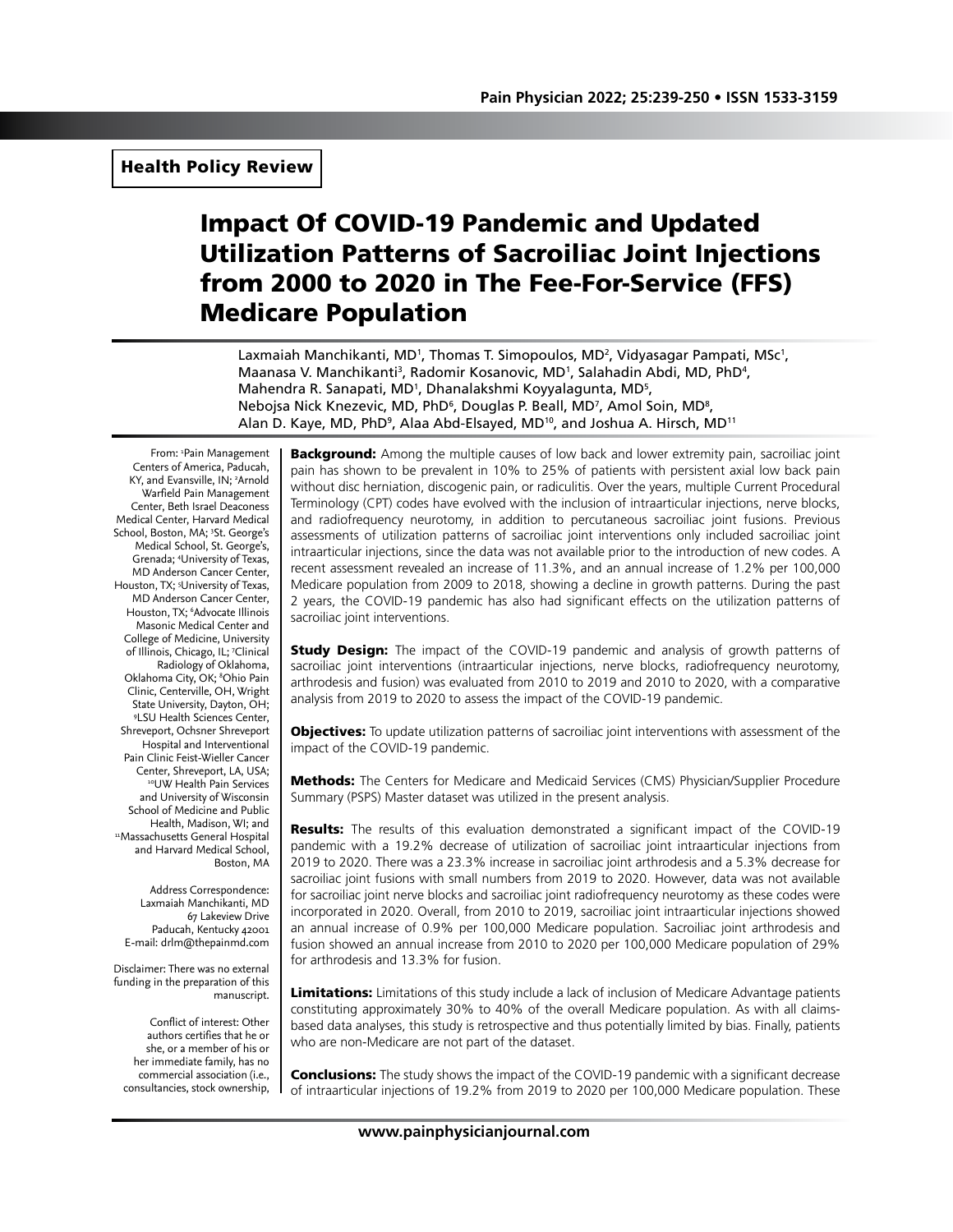equity interest, patent/licensing arrangements, etc.) that might pose a conflict of interest in connection with the submitted manuscript.

Manuscript received: 02-01-2022 Revised manuscript received: 03-14-2022 Accepted for publication: 03-30-2022

Free full manuscript: www.painphysicianjournal.com decreases of intraarticular injections are accompanied by a 5.3% decrease of fusion, but a 23.3% increase of arthrodesis from 2019 to 2020 per 100,000 Medicare population. Overall, the results showed an annual increase of 0.9% per 100,000 Medicare population for intraarticular injections, a 35.4% annual increase for sacroiliac joint arthrodesis and an increase of 15.5% for sacroiliac joint fusion from 2010 to 2019.

Key words: Sacroiliac joint nerve blocks, sacroiliac joint radiofrequency neurotomy, sacroiliac joint arthrodesis, sacroiliac joint fusion

Pain Physician 2022: 25:239-250

**L**ow back pain is pervasive and responsible for high levels of health care costs and disabilities in the United States and the world (1-5). Published data on health care spending patterns in the United States by Dieleman et al (3-5) assessing the expenses in the United States from 1996 to 2016, showed escalating spending increases in managing low back and neck pain, increasing from \$87.6 billion in 2013 (4) to \$134 billion in 2016 (5), an increase of 53.5%. More recently, the COVID-19 pandemic added major disruptions to the health care system with economic shutdowns, increased pandemic-related hospitalizations, shortage of available medical professionals, and increased requirements for personal protective equipment (PPE) and other expenses, including testing (6-13). Thus, despite reductions in spending patterns for clinical services and disease management, overall health care expenditures in the United States have been increasing, reaching \$4.1 trillion in 2020 (14). This increase in national expenditures has been at a much faster rate than the 4.3% increase seen in 2019 due to the impact of COVID (15). The acceleration in 2020 was due, in part, to a 36% increase in federal expenditures for health care that occurred largely in response to the COVID-19 pandemic. Consequently, the share of the economy devoted to health care spending increased sharply, reaching 19.7% (14). In contrast, in 2019 health care spending increased 4.6% to reach \$3.8 trillion, similar to the rate of growth of 4.7% in 2018, accounting for 17.7% of the gross domestic product in 2019 compared to 17.6%in 2018 (15). Essentially, the COVID-19 impact has reduced expenses in health care due to lockdowns and access issues, but also has caused a multitude of other issues including diminished access to appropriate chronic pain management of various treatment modalities (7-13). COVID-19 has exacerbated the illicit opioid drug epidemic (6).

Based on controlled diagnostic blocks, low back and lower extremity pain has been shown to be caused by discs, nerve roots, facet joints, and the sacroiliac joint (16-20). The prevalence of sacroiliac joint pain has been described as highly variable from 10% to 25% based on symptomatology and philosophy of the investigators (16). Diagnosis based on controlled diagnostic blocks is only one of multiple approaches. Consequently, multiple modalities of treatments have been advocated in managing sacroiliac joint pain, ranging from simple over the counter medication and home exercises to sacroiliac joint fusion and neuromodulation techniques (21-45). All treatments have been debated on a regular basis for appropriateness of utilization and their effectiveness (6,16-18,21- 27,46-65). As a result, the utilization of opioids and interventional techniques, along with multiple other modalities, have significantly decreased over the years (6,11,28). Additionally, COVID-19 had a significant negative effect with an 18.7% decline in interventional techniques (28). In fact, facet joint interventions and sacroiliac joint injections decreased 17.5% from 2019 to 2020. Thus, the global pandemic of COVID-19's major disruption to the overall economy and to healthcare has also affected the utilization of sacroiliac joint interventions (6-10,12,13,64-68).

The utilization patterns of interventional techniques have been described and showed an increase of facet joint interventions and sacroiliac joint injections, even though the growth rate has reduced from 2009 to 2018 at an annual rate of 1.2% increase, compared to an annual increase of 16.6% from 2000 to 2009 (28). However, further analysis showed significant decline or reductions in the growth patterns of epidural injections (47,59), percutaneous adhesiolysis (61), and percutaneous vertebral augmentation procedures (48). The only procedure with growth patterns was spinal cord stimulation implants (49). Further, multiple other modalities have been introduced in recent years with new codes developed for sacroiliac joint nerve blocks and sacroiliac joint radiofrequency which became effective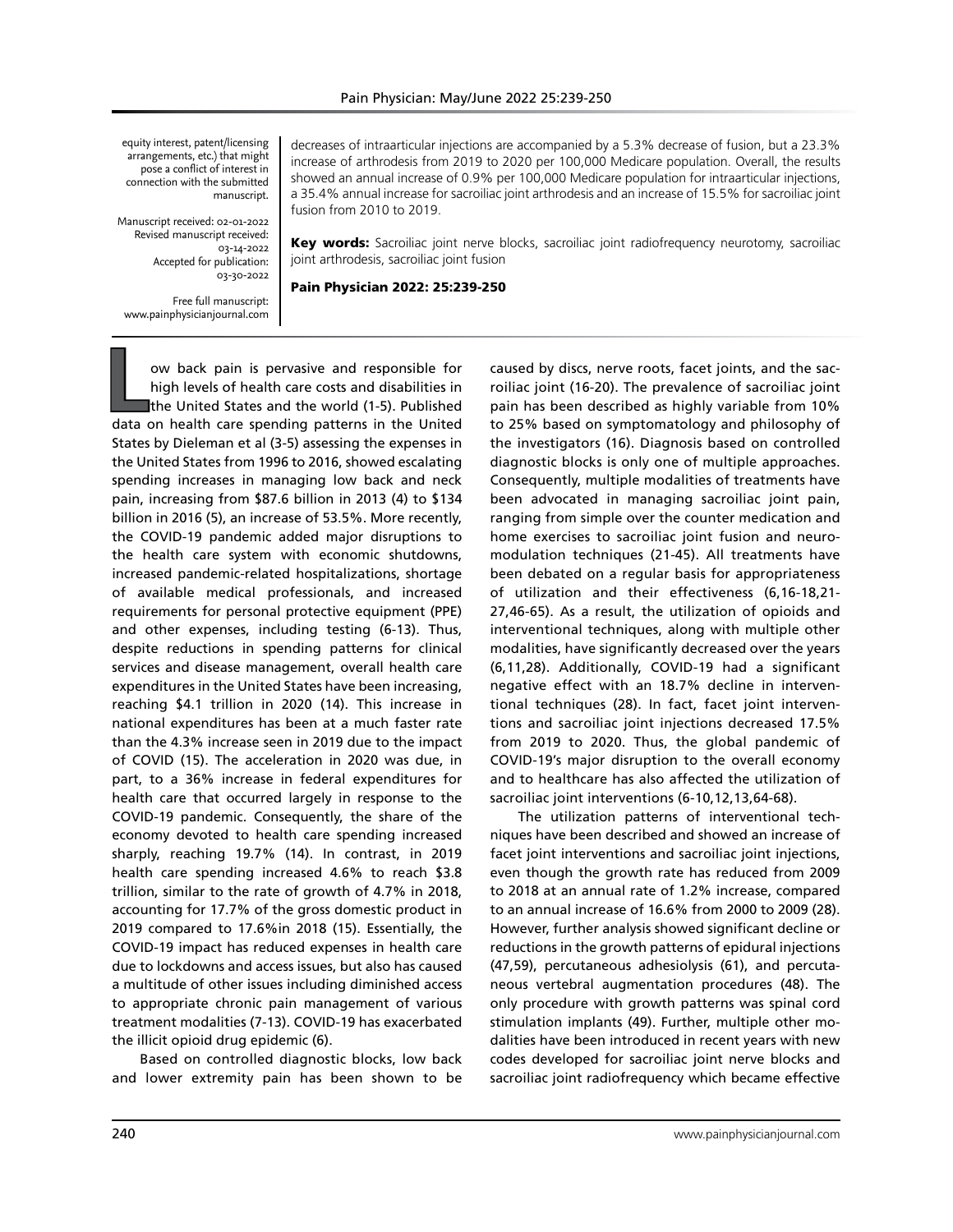in 2020 (nerve blocks CPT 64451, radiofrequency CPT 64625), while sacroiliac joint arthrodesis (CPT 27279) introduced in 2016 continues to demonstrate increased interest, as well as fusion of the sacroiliac joint (CPT 27280). While the fusion of the sacroiliac joint has historically been predominantly performed by surgeons, arthrodesis of the sacroiliac joint is being performed by interventional pain management physicians with increasing frequency.

Consequently, in this assessment we have also evaluated the utilization patterns of sacroiliac joint nerve blocks and sacroiliac joint radiofrequency neurotomy for 2020, sacroiliac joint fusion for 2010, and sacroiliac joint arthrodesis from 2016.

## **METHODS**

This retrospective cohort study of the impact of COVID-19 on utilization patterns of sacroiliac joint interventions and overall utilization from 2000 to 2020 was performed with the public use file available through the Centers for Medicare and Medicaid Services (CMS) database (69). The study was performed utilizing criteria established by the Strengthening the Reporting of Observational Studies (STROBE) in epidemiology guidance (70).

# **STUDY DESIGN**

This assessment was designed to evaluate the impact of the COVID-19 pandemic and to update utilization patterns and variables of sacroiliac joint intraarticular injections (CPT 27096), nerve blocks (CPT 64451), neurotomy procedures (CPT 64625), arthrodesis (CPT27279), and fusion (CPT 27280), from 2010 to 2020 in the Medicare fee-for-service (FFS) population in the United States.

# **OBJECTIVES**

Objectives of this evaluation include not only the impact of the COVID-19 pandemic on utilization patterns, but updated analysis of utilization patterns of sacroiliac joint interventions from 2000 to 2020 in the FFS Medicare population, with the inclusion of usage patterns of newly added codes of facet joint nerve blocks and radiofrequency neurotomy along with fusion procedures.

# **SETTING**

The National Database of Specialty usage data files from CMS in the FFS Medicare population in the United States (69).

## Participants

The 100% data from CMS included enrollees in FFS Medicare from 2000 to 2020.

## Variables

Multiple variables were assessed including the impact of COVID-19 with comparative data from 2019 to 2020, and usage patterns of sacroiliac joint injections, nerve blocks, neurotomy procedures, fusion procedures, and arthrodesis procedures from 2000 to 2020.

The Current Procedural Terminology (CPT) codes for sacroiliac joint injections utilized were those in effect during 2000 to 2020 as follows: Sacroiliac joint injection (CPT 27096), sacroiliac joint nerve blocks (CPT 64451), and sacroiliac joint radiofrequency neurotomy (CPT 64625) were evaluated. Further, arthrodesis of sacroiliac joint (CPT 27279) and fusion of sacroiliac joint (CPT 27280) were also assessed.

The data were assessed for all procedures in all available settings identifying hospital outpatient department (HOPD), ambulatory surgery center (ASC), and a non-facility setting or office setting.

Data was also assessed with the apportionment of interventional pain procedures performed by each specialty. Historically, the majority of interventional procedures have been performed by interventional pain physicians represented by the specialties of interventional pain management (-09), pain medicine (-72), anesthesiology (-05), physical medicine and rehabilitation (-25), neurology (-13), and psychiatry (-26). A multitude of other specialties perform interventional procedures infrequently. Based on Medicare designations, orthopedic surgery (-20), general surgery (-17), and neurosurgery (-14) are grouped as a surgical group; diagnostic radiology (-30), and interventional radiology (-94) as a radiological group; all other physicians as a separate group; and all other providers were considered as other providers.

## Data Sources

The data from CMS Physician/Supplier Procedure Summary (PSPS) Master Data file of FFS Medicare from 2010 to 2020 was obtained and analyzed (69).

## Measures

The rate was calculated per 100,000 Medicare beneficiaries. The study of utilization included all allowed services configured by taking services submitted minus services denied and services with zero payments.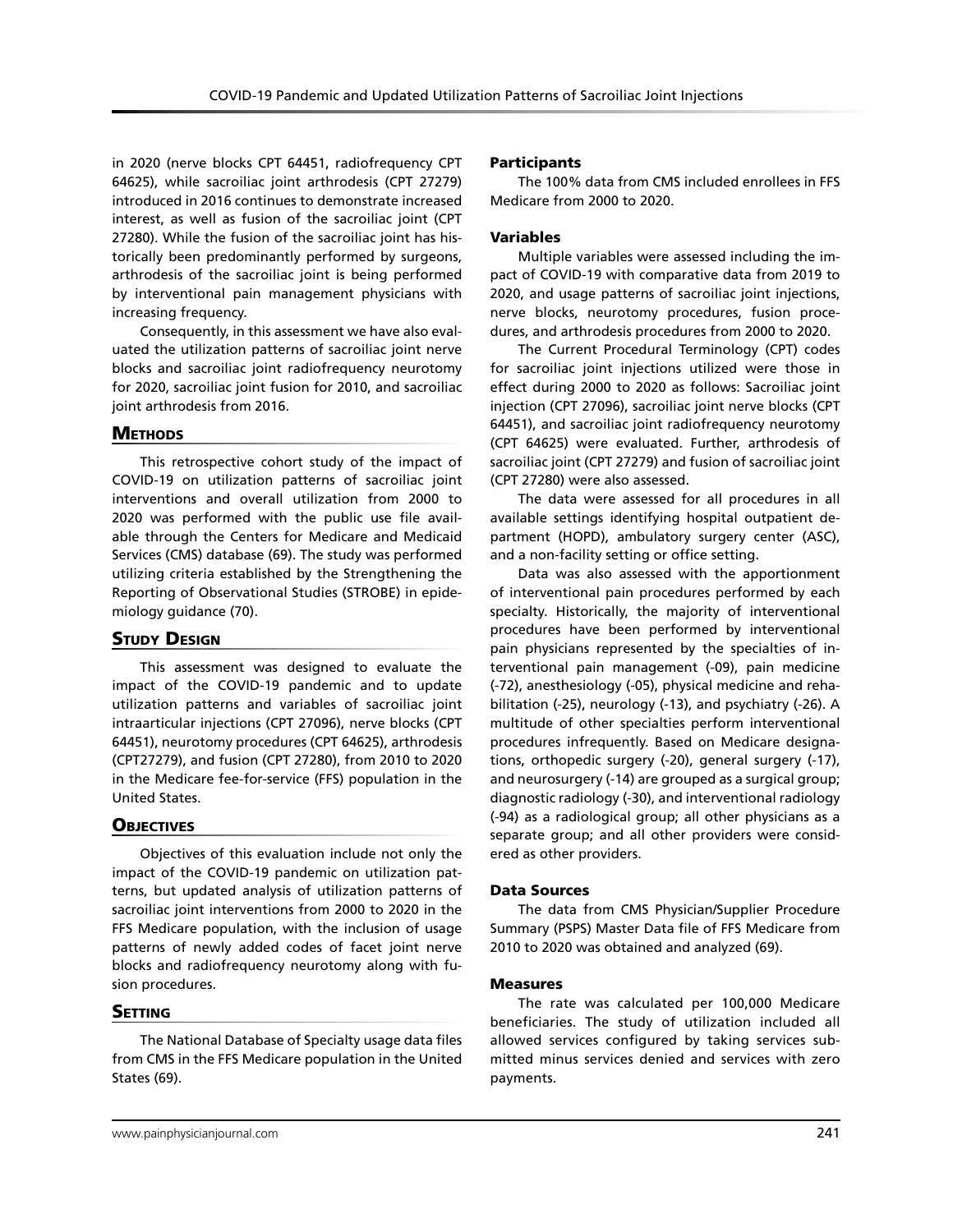#### Bias

The data was purchased by the American Society of Interventional Pain Physicians (ASIPP) a not-forprofit organization. In addition, the study was conducted with the internal resources of the practice of the primary authors without external funding. Bias was also avoided based on the fact that data was nonidentifiable, non-attributable, and non-confidential.

## Study Size

The study size included an extensive large with the inclusion of all patients under Medicare FFS undergoing interventional procedures in all settings for all regions in the United States for chronic spinal pain from 2000 to 2020.

#### Data Compilation

Data were compiled utilizing Microsoft 365 Access and Microsoft 365 Excel (Microsoft, Redmond, WA). The data were calculated for overall services for each procedure, and the rate of services, based on utilization per 100,000 FFS Medicare beneficiaries.

## **RESULTS**

## Participants

Participants in this assessment included all FFS Medicare recipients from 2000 to 2020.

## Utilization Characteristics

Table 1 and Fig. 1 show the characteristics of Medicare beneficiaries and sacroiliac joint interventions from 2000 to 2020. The rate of utilization for CPT 27096, sacroiliac joint intraarticular injection, per 100,000 Medicare beneficiaries, decreased 19.2% from 2019 to 2020 due to COVID-19. Further, data also confirmed the previously reported data change from 2010 to 2019 with an annual increase of 0.9 and decrease of 1.3% from 2010 to 2020. This is in contrast to an annual increase of 15% from 2000 to 2010. There was no comparative data available for sacroiliac joint nerve blocks, CPT 64451, which were performed 13,288 times and sacroiliac joint radiofrequency neurotomy, CPT 64625, which was performed on 20,022 occasions in contrast to 312,233 procedures of sacroiliac joint intraarticular injections. The data also showed arthrodesis of the sacroiliac joint, CPT 27279. This procedure is also performed by interventional pain physicians and has been available since 2015, whereas fusion of the sacroiliac joint, CPT 27280, has been available since 2008. Arthrodesis increased 23.3% from 2019 to 2020 despite COVID-19, whereas fusion decreased 5.3%. Arthrodesis also increased from 2010 to 2019 with an annual increase of 35.4%, whereas fusions increased 15.5%.

Figure 2 shows the utilization patterns of sacroiliac joint intraarticular injections. However, without taking into consideration the COVID-19 pandemic, sacroiliac joint intraarticular injections increased at an annual rate of 0.9% per 100,000 Medicare population from 2010 to 2019.

## Specialty Characteristics

Table 2 shows the utilization of sacroiliac joint intraarticular injections based on provider specialty. Most of the procedures over the years have been performed by interventional pain management specialty (interventional pain management, pain management, anesthesiology, or neurology) constituting 88.5% in 2019 and 89.3% in 2020, with surgeons, radiologists, general physicians, and other physicians as well as certified registered nurse anesthetist (CRNAs), nurse practitioners, and physician assistants (PAs) constituting the remaining 11.5% and 10.7%.

Table 3 shows the specialty utilization of arthrodesis, CPT 27279, with 34.4% of the procedures performed by interventional pain management specialties, whereas 64.8% were performed by neurosurgeons and orthopedic surgeons combined, with 0.8% performed by all other providers, in 2020, with increasing frequency and proportion by interventional pain physicians.

Table 4 shows the utilization patterns of fusion, predominantly performed by surgeons, with 97%, followed by all other specialists, only 3% in 2020.

## Site of Service Characteristics

Figure 3 shows the frequency of utilization of sacroiliac joint interventions in various sites available.

# **Discussion**

This expanded and updated assessment of utilization data of sacroiliac joint interventions in the Medicare FFS population from 2000 to 2020 shows an overall reversal of growth of intraarticular sacroiliac joint injections. There was an increase in arthrodesis rates though utilization was low and there were a small number of procedures performed with sacroiliac joint nerve blocks and sacroiliac joint radiofrequency neurotomy. This study showed significant reductions of sacroiliac joint injections from 2019 to 2020 with a decline of 19.2%. However, this evaluation also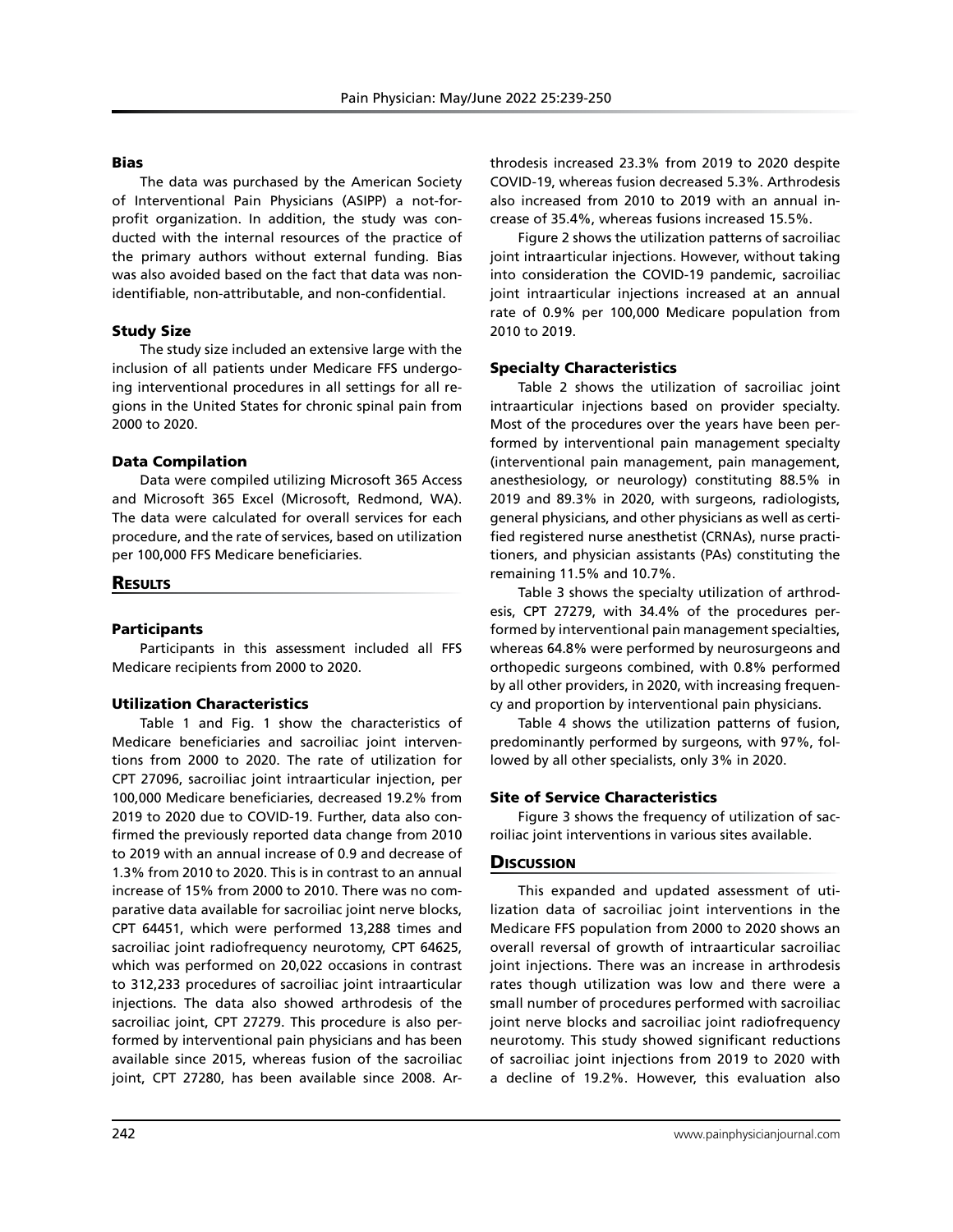|             | Number of                                          |                  |                   | Sacroiliac Joint Intraarticular Injections              |                                                     |                 | <b>Arthrodesis Sacroiliac</b><br>Joint                  | <b>Fusion Of Sacroiliac</b><br>Joint |                                                         |  |
|-------------|----------------------------------------------------|------------------|-------------------|---------------------------------------------------------|-----------------------------------------------------|-----------------|---------------------------------------------------------|--------------------------------------|---------------------------------------------------------|--|
| Year        | <b>Individuals</b><br>Participating<br>in Medicare | <b>Services</b>  | $\%$ of<br>Change | Rate per<br>100,000<br>Medicare<br><b>Beneficiaries</b> | $%$ of<br>Change<br>from<br><b>Previous</b><br>Year | <b>Services</b> | Rate per<br>100,000<br>Medicare<br><b>Beneficiaries</b> | <b>Services</b>                      | Rate per<br>100,000<br>Medicare<br><b>Beneficiaries</b> |  |
| Y2000       | 39,632                                             | 49,554<br>(59%)  |                   | 125                                                     |                                                     |                 |                                                         |                                      |                                                         |  |
| Y2010       | 46,914                                             | 85,664<br>(42%)  | 3.9%              | 507                                                     | 1.4%                                                |                 |                                                         | 318                                  | 0.7                                                     |  |
| Y2011       | 48,300                                             | 101,749<br>(43%) | 6.2%              | 523                                                     | 3.2%                                                |                 |                                                         | 648                                  | 1.3                                                     |  |
| Y2012       | 50,300                                             | 128,864<br>(45%) | 5.6%              | 530                                                     | 1.4%                                                |                 |                                                         | 1,399                                | 2.8                                                     |  |
| Y2013       | 51,900                                             | 172,704<br>(47%) | $0.0\%$           | 514                                                     | $-3.1%$                                             |                 |                                                         | 1,864                                | 3.6                                                     |  |
| Y2014       | 53,500                                             | 188,606<br>(47%) | 4.6%              | 521                                                     | 1.5%                                                |                 |                                                         | 1,806                                | 3.4                                                     |  |
| Y2015       | 54,900                                             | 211,928<br>(48%) | 6.5%              | 541                                                     | 3.8%                                                | 1,280#          | 2.3                                                     | 1,140#                               | 2.1                                                     |  |
| Y2016       | 56,500                                             | 213,489<br>(50%) | 6.2%              | 558                                                     | 3.2%                                                | 1,808           | 3.2                                                     | 1,126                                | 2.0                                                     |  |
| Y2017       | 58,000                                             | 228,687<br>(50%) | 3.2%              | 561                                                     | 0.6%                                                | 2,233           | 3.9                                                     | 1,222                                | 2.1                                                     |  |
| Y2018       | 59,600                                             | 228,946<br>(50%) | 1.8%              | 556                                                     | $-0.9%$                                             | 2,824           | 4.7                                                     | 1,396                                | 2.3                                                     |  |
| Y2019       | 61,200                                             | 337,613<br>(50%) | 1.8%              | 552                                                     | $-0.8%$                                             | 3,572           | 5.8                                                     | 1,523                                | 2.5                                                     |  |
| Y2020       | 62,600                                             | 278,923<br>(49%) | $-17.4%$          | 446                                                     | $-19.2%$                                            | 4,504           | 7.2                                                     | 1,475                                | 2.4                                                     |  |
| Change from |                                                    |                  |                   |                                                         |                                                     |                 |                                                         |                                      |                                                         |  |
| 2000-2020   | 58.0%                                              | 462.9%           |                   | 256.4%                                                  |                                                     |                 |                                                         |                                      |                                                         |  |
| <b>GM</b>   | 2.3%                                               | 9.0%             |                   | 6.6%                                                    |                                                     |                 |                                                         |                                      |                                                         |  |
| 2000-2010   | 18.4%                                              | 380.1%           |                   | 305.6%                                                  |                                                     |                 |                                                         |                                      |                                                         |  |
| <b>GM</b>   | 1.7%                                               | 17.0%            |                   | 15.0%                                                   |                                                     |                 |                                                         |                                      |                                                         |  |
| 2010-2019   | 30.5%                                              | 41.9%            |                   | 8.8%                                                    |                                                     | 179.1%*         | 150.3%*                                                 | 378.9%                               | 267.1%                                                  |  |
| <b>GM</b>   | 3.0%                                               | 4.0%             |                   | 0.9%                                                    |                                                     | 40.3%*          | 35.4%*                                                  | 19.0%                                | 15.5%                                                   |  |
| 2010-2020   | 33.4%                                              | 17.2%            |                   | $-12.1%$                                                |                                                     | 252%            | 252%                                                    | 363.8%                               | 247.6%                                                  |  |
| <b>GM</b>   | 2.9%                                               | 1.6%             |                   | $-1.3%$                                                 |                                                     | 29%             | 29%                                                     | 16.6%                                | 13.3%                                                   |  |
| 2019-2020   |                                                    | $-17.4%$         |                   | $-19.2%$                                                |                                                     | 26.1%           | 23.3%                                                   | $-3.2%$                              | $-5.3%$                                                 |  |

Table 1. *Characteristics of Medicare beneficiaries and sacroiliac joint interventions from 2000 to 2020.*

CPT 27279 started in 2015 and CPT code 27280 started in 2008. # based on 5% data.

 $^{\star}$  from 2015 to 2019 GM - Geometric average annual change ( ) facility percentage

showed an increase of arthrodesis of the sacroiliac joint of 23.3%, whereas the fusion of the sacroiliac joint decreased by 5.3%. The remaining data from 2000 to 2020 was similar to our previous publications with intraarticular injections from 2010 to 2019 showing an annual increase of 0.9%, whereas arthrodesis of the

*2020 data for sacroiliac joint nerve blocks and sacroiliac joint radiofrequency thermoneurolysis*

| HCPCS_CD                                                    | <b>Allowed Services</b> |
|-------------------------------------------------------------|-------------------------|
| 64451 - Sacroiliac joint nerve blocks                       | 13288                   |
| 64625 - Sacroiliac joint radiofrequency<br>thermoneurolysis | 20022                   |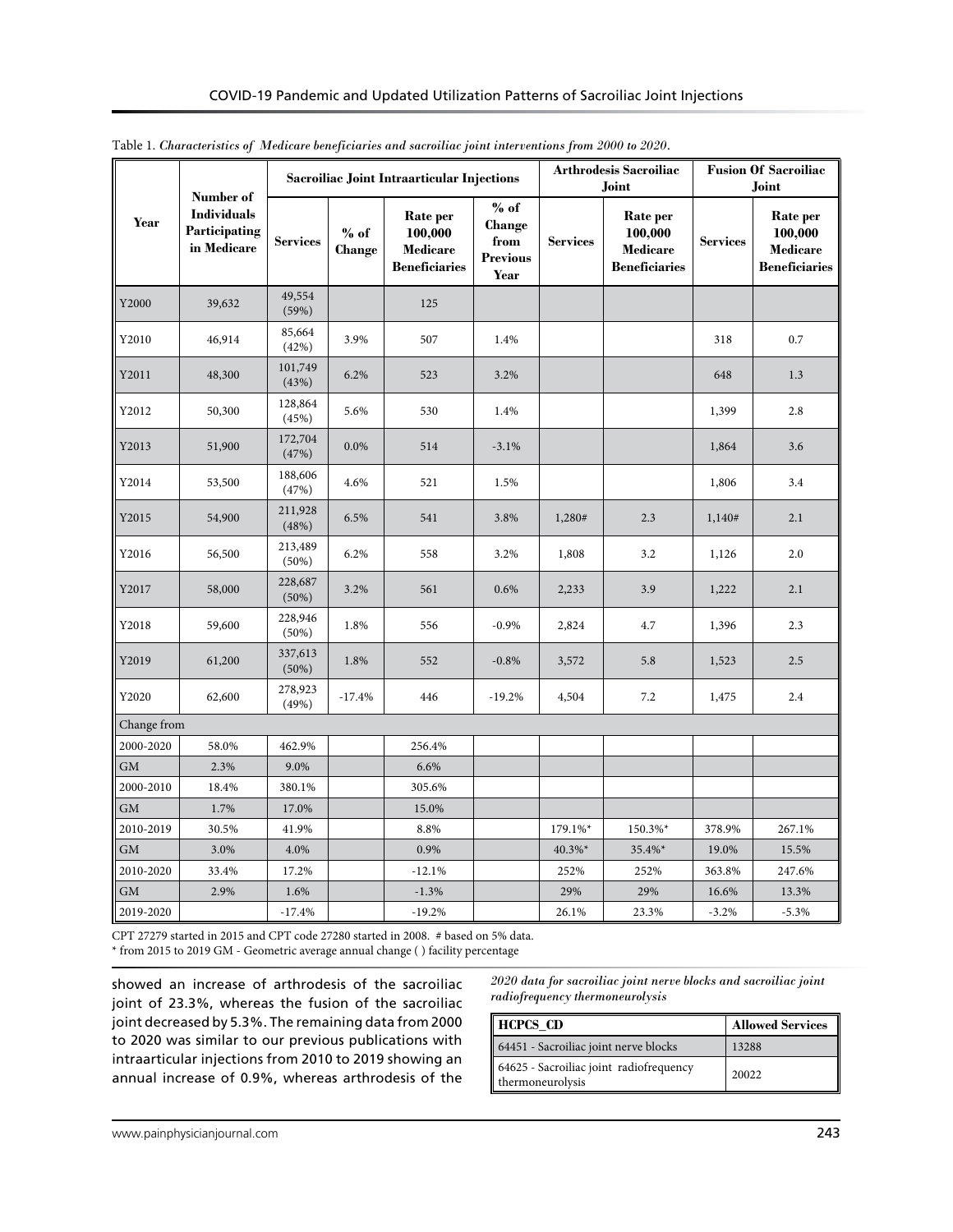



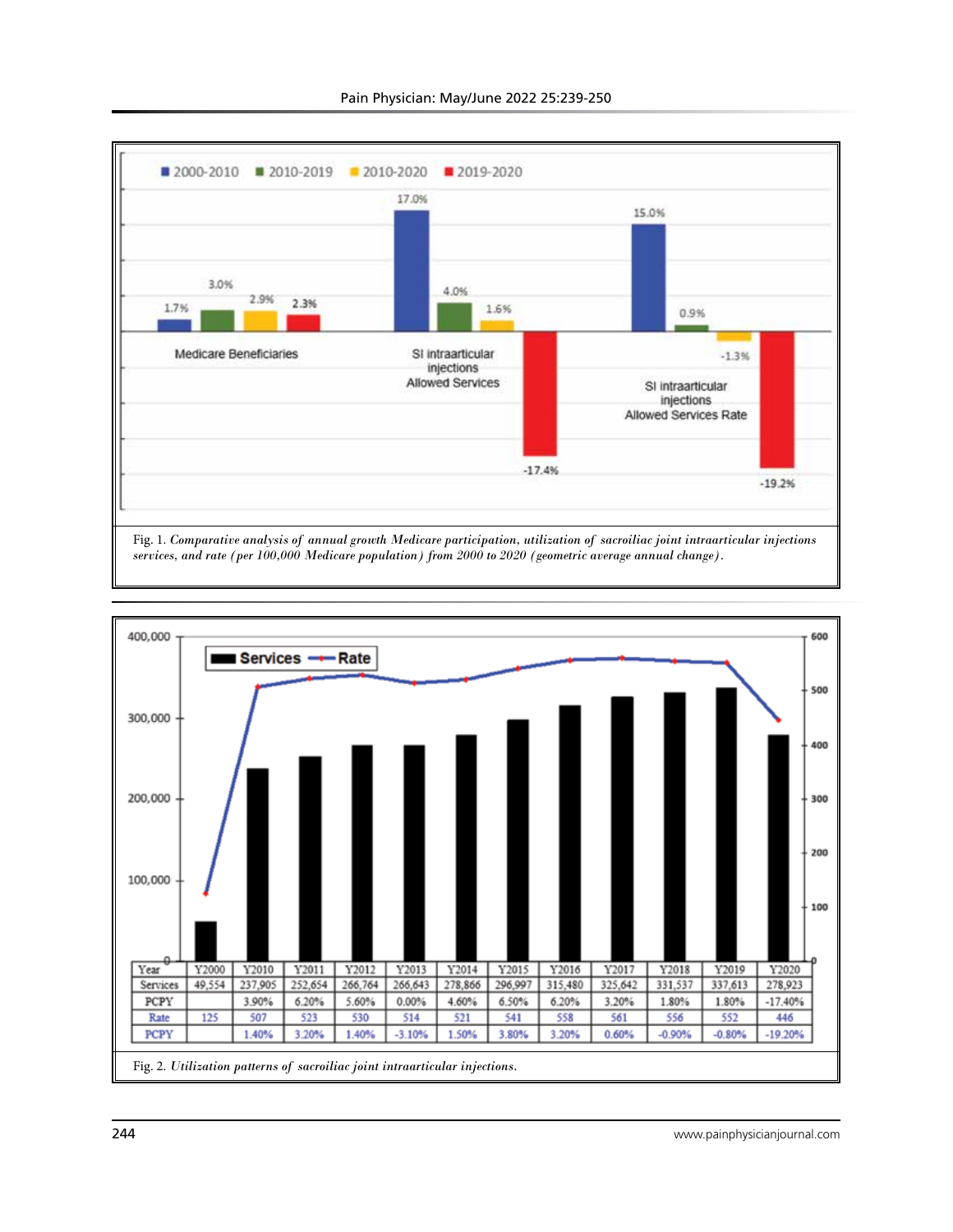|                         | Interventional<br>Pain<br><b>Management</b> |                                              | <b>Surgery</b>      |                                      | <b>Radiology</b>    |                                      | <b>General</b><br><b>Physicians</b> |                                      | <b>Other Physicians</b> |                                              | CRNA, NP & PA      |         |
|-------------------------|---------------------------------------------|----------------------------------------------|---------------------|--------------------------------------|---------------------|--------------------------------------|-------------------------------------|--------------------------------------|-------------------------|----------------------------------------------|--------------------|---------|
| Year                    | <b>Services</b><br>(Percent)                | <b>Services</b><br>Rate<br>Rate<br>(Percent) |                     | <b>Services</b><br>Rate<br>(Percent) |                     | <b>Services</b><br>Rate<br>(Percent) |                                     | <b>Services</b><br>Rate<br>(Percent) |                         | <b>Services</b><br>${\bf Rate}$<br>(Percent) |                    |         |
| F <sub>2000</sub>       | 40,274<br>(81.3%)                           | 102                                          | 2,778<br>$(5.6\%)$  | $\overline{7}$                       | 2,171<br>$(4.4\%)$  | 5                                    | 1,260<br>(2.5%)                     | 3                                    | 3,050<br>$(6.2\%)$      | 8                                            | 21<br>$(0.04\%)$   | 0.05    |
| F <sub>200</sub>        | 202,386<br>$(85.1\%)$                       | 431                                          | 9,473<br>$(4.0\%)$  | 20                                   | 6,570<br>$(2.8\%)$  | 14                                   | 11,360<br>$(4.8\%)$                 | 24                                   | 4,584<br>$(1.9\%)$      | 10                                           | 3,532<br>(1.5%)    | 7.53    |
| F2011                   | 215,207<br>(85.2%)                          | 446                                          | 9,005<br>$(3.6\%)$  | 19                                   | 7,288<br>$(2.9\%)$  | 15                                   | 11,079<br>(4.4%)                    | 23                                   | 5,122<br>$(2.0\%)$      | 11                                           | 4,953<br>$(2.0\%)$ | 10.25   |
| F <sub>2012</sub>       | 228,968<br>$(85.8\%)$                       | 455                                          | 8,994<br>$(3.4\%)$  | 18                                   | 8,253<br>$(3.1\%)$  | 16                                   | 10,625<br>$(4.0\%)$                 | 21                                   | 3,563<br>$(1.3\%)$      | $\boldsymbol{7}$                             | 6,361<br>$(2.4\%)$ | 12.65   |
| F2013                   | 229,739<br>$(86.2\%)$                       | 443                                          | 9,361<br>$(3.5\%)$  | 18                                   | 8,019<br>$(3.0\%)$  | 15                                   | 10,278<br>$(3.9\%)$                 | 20                                   | 3,380<br>(1.3%)         | $\sqrt{2}$                                   | 5,866<br>$(2.2\%)$ | 11.3    |
| F2014                   | 242,896<br>$(87.1\%)$                       | 454                                          | 10,619<br>$(3.8\%)$ | 20                                   | 8,430<br>$(3.0\%)$  | 16                                   | 8,726<br>$(3.1\%)$                  | 16                                   | 3,361<br>$(1.2\%)$      | 6                                            | 4,834<br>(1.7%)    | 9.04    |
| F2015                   | 259,079<br>(87.2%)                          | 472                                          | 11,233<br>$(3.8\%)$ | 20                                   | 9,171<br>$(3.1\%)$  | 17                                   | 8,160<br>(2.7%)                     | 15                                   | 3,477<br>$(1.2\%)$      | 6                                            | 5,877<br>$(2.0\%)$ | 10.7    |
| F2016                   | 275,364<br>(87.3%)                          | 487                                          | 11,118<br>$(3.5\%)$ | 20                                   | 10,430<br>$(3.3\%)$ | 18                                   | 8,757<br>$(2.8\%)$                  | 15                                   | 3,402<br>$(1.1\%)$      | 6                                            | 6,409<br>$(2.0\%)$ | 11.34   |
| F2017                   | 284,540<br>$(87.4\%)$                       | 491                                          | 10,616<br>3.3%      | 18                                   | 10,734<br>(3.3%)    | 19                                   | 10,122<br>$(3.1\%)$                 | 17                                   | 2,788<br>$(0.9\%)$      | 5                                            | 6,842<br>$(2.1\%)$ | 11.8    |
| F2018                   | 292,950<br>$(88.4\%)$                       | 492                                          | 11,551<br>$(3.5\%)$ | 19                                   | 11,144<br>$(3.4\%)$ | 19                                   | 7,157<br>$(2.2\%)$                  | 12                                   | 2,496<br>$(0.8\%)$      | $\overline{\mathbf{4}}$                      | 6,239<br>$(1.9\%)$ | 10.47   |
| F2019                   | 298,896<br>(88.5%)                          | 488                                          | 11,752<br>(3.5%)    | 19                                   | 11,868<br>$(3.5\%)$ | 19                                   | 5,960<br>$(1.8\%)$                  | 10                                   | 2,769<br>$(0.8\%)$      | 5                                            | 6,368<br>$(1.9\%)$ | 10.41   |
| F2020                   | 278,726<br>$(89.3\%)$                       | 445                                          | 10,582<br>$(3.4\%)$ | 17                                   | 9,631<br>$(3.1\%)$  | 15                                   | 4,669<br>$(1.5\%)$                  | 7                                    | 2,362<br>$(0.8\%)$      | $\overline{4}$                               | 6,263<br>$(2.0\%)$ | 10      |
| Change<br>2000-<br>2020 | 592.1%                                      | 338.2%                                       | 280.9%              | 141.2%                               | 343.6%              | 180.9%                               | 270.6%                              | 134.6%                               | $-22.6%$                | $-51.0%$                                     | 29723%             | 18781%  |
| GM                      | 10.2%                                       | 7.7%                                         | 6.9%                | 4.5%                                 | 7.7%                | 5.3%                                 | 6.8%                                | 4.4%                                 | $-1.3%$                 | $-3.5%$                                      | 33.0%              | 30.0%   |
| Change<br>2000-<br>2010 | 402.5%                                      | 324.5%                                       | 241.0%              | 188.1%                               | 202.6%              | 155.7%                               | 801.6%                              | 661.6%                               | 50.3%                   | 27.0%                                        | 16719%             | 14108%  |
| GM                      | 17.5%                                       | 15.6%                                        | 13.1%               | 11.2%                                | 11.7%               | 9.8%                                 | 24.6%                               | 22.5%                                | 4.2%                    | 2.4%                                         | 66.9%              | 64.2%   |
| change<br>2010-<br>2020 | 37.7%                                       | 3.2%                                         | 11.7%               | $-16.3%$                             | 46.6%               | 9.9%                                 | $-58.9%$                            | $-69.2%$                             | $-48.5%$                | $-61.4%$                                     | 77.3%              | 32.9%   |
| GM                      | 3.3%                                        | 0.3%                                         | 1.1%                | $-1.8%$                              | 3.9%                | 0.9%                                 | $-8.5%$                             | $-11.1%$                             | $-6.4%$                 | $-9.1%$                                      | 5.9%               | 2.9%    |
| Change<br>2019-<br>2020 | $-6.7\%$                                    | $-8.8%$                                      | $-10.0\%$           | $-12.0%$                             | $-18.8%$            | $-20.7%$                             | $-21.7%$                            | $-23.4%$                             | $-14.7%$                | $-16.6%$                                     | $-1.6%$            | $-3.8%$ |

Table 2. *Utilizations of sacroiliac joint intraarticular injections by specialty in the Medicare population from 2000-2020*

CRNA=certified registered nurse anesthetist; NP=nurse practitioner; PA=physician assistant; GM=geometric average

sacroiliac joint showing an annual increase of 35.4% and fusion of the sacroiliac joint showing an annual increase of 15.5% per 100,000 Medicare beneficiaries.

All of the data is strikingly different with the reversal of growth patterns compared to 2000 to 2010, which showed an annual increase of 15% of intraarticular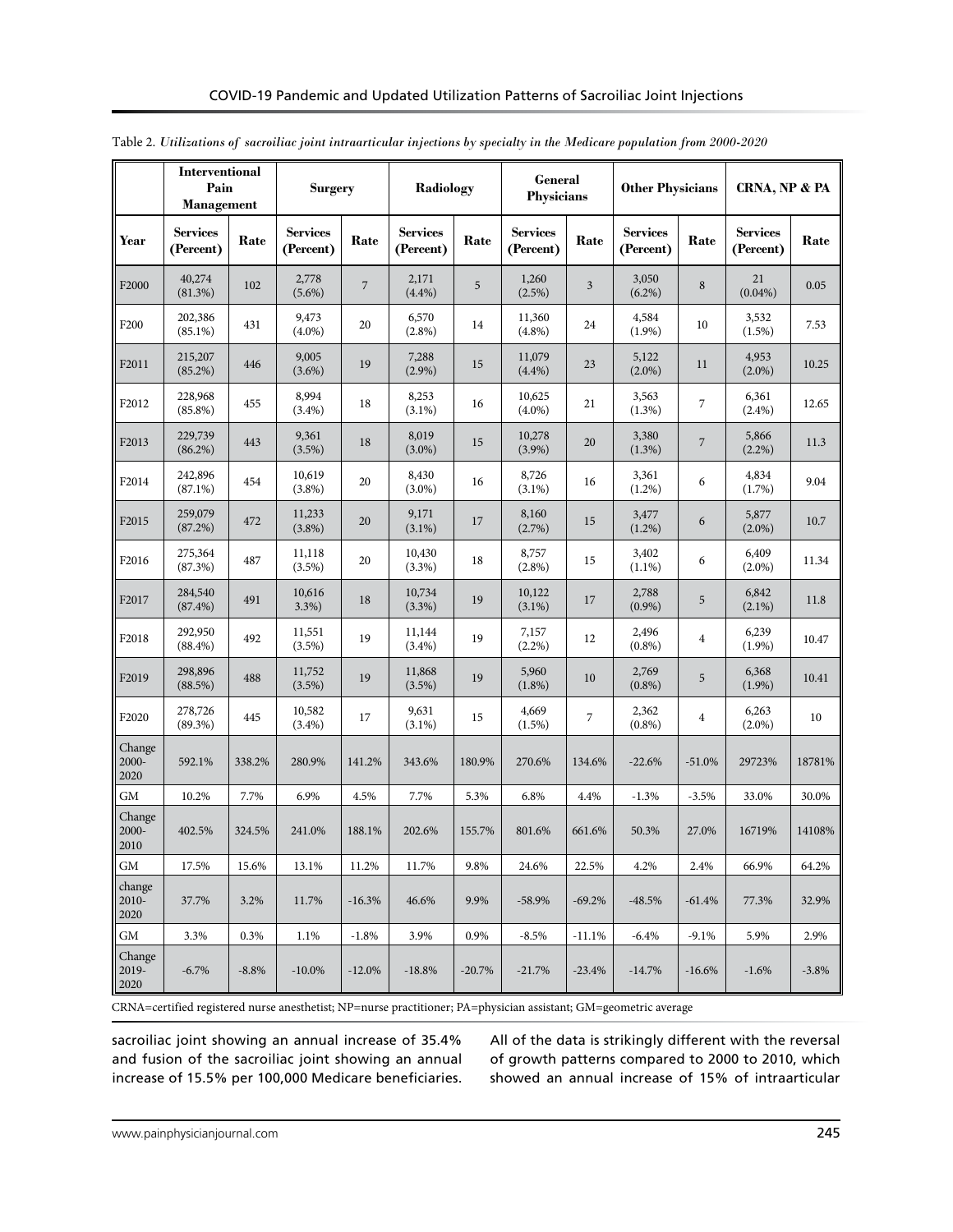injections. These increases have been shown to be similar to lumbar facet joint interventions during these periods. However, they contrasted with the decreases of lumbar interlaminar epidural procedures (47,59), percutaneous adhesiolysis procedures (61), and ver-

Table 3. *Utilization patterns of arthrodesis of sacroiliac joint (CPT 27279) by specialty.*

| <b>Specialty</b>                  | 2016           | 2017  | 2018  | 2019         | 2020  |  |
|-----------------------------------|----------------|-------|-------|--------------|-------|--|
| Anesthesiology - 05               | $\overline{4}$ | 14    | 18    | 136          | 398   |  |
| $IPM - 09$                        |                | 7     | 43    | 241          | 605   |  |
| Pain Management - 72              |                | 5     | 25    | 151          | 375   |  |
| PM&R - 25                         |                | 9     | 9     | 80           | 165   |  |
| Neurology - 13                    | $\mathbf{1}$   | 7     | 5     | $\mathbf{3}$ | 5     |  |
| Interventional Pain<br>Management | 5              | 42    | 100   | 611          | 1548  |  |
| Percent                           | 0.3%           | 1.9%  | 3.5%  |              | 34.4% |  |
| Neurosurgery - 14                 | 808            | 949   | 1119  | 1193         | 1186  |  |
| Orthopedic Surgery<br>$-20$       | 961            | 1214  | 1594  | 1740         | 1732  |  |
| Surgeons                          | 1769           | 2163  | 2713  | 2933         | 2918  |  |
| Percent                           | 97.8%          | 96.9% | 96.1% | 82.1%        | 64.8% |  |
| Other Providers                   | 34             | 28    | 11    | 28           | 38    |  |
| percent                           | 1.9%           | 1.3%  | 0.4%  | 0.8%         | 0.8%  |  |
| Total                             | 1808           | 2233  | 2824  | 3572         | 4504  |  |

tebral augmentation procedures (48), which showed significant declines, but significantly lower than spinal cord stimulation procedures (49). The present data is similar to our previous publications.

While the criticism continues because of the lack of convincing literature to support sacroiliac joint interventions, there is moderate literature demonstrating the diagnostic value of sacroiliac joint injections (16,32-34). The evidence of the therapeutic utility of sacroiliac joint interventions, including intraarticular injections (16,32), sacroiliac joint nerve blocks, sacroiliac joint radiofrequency neurotomy (16,34,35,38,40,42), fusion (43,44), and arthrodesis procedures is evolving and mixed (45). Is limited? In the past, the data was hampered due to the lack of coding patterns for nerve blocks and radiofrequency neurotomy. Further, we also have not assessed the role of fusion and arthrodesis. Arthrodesis is performed on one-third of the occasions by interventional pain physicians. While the available data is modest for sacroiliac joint intraarticular injections and radiofrequency neurotomy, it is limited for arthrodesis, which seems to be increasing at a rapid pace with a 252% increase from 2016 to 2020 for an annual increase of 29%. Further, introduction of arthrodesis also has stabilized usage patterns of fusion procedures with an annual increase of 13.3% per 100,000 Medicare beneficiaries.

Table 4. *Utilization patterns of fusion of sacroiliac joint (CPT 27280) by specialty.*

| <b>Specialty</b>          | 2010         | 2011           | 2012           | 2013           | 2014         | 2016           | 2017           | 2018           | 2019           | 2020           |
|---------------------------|--------------|----------------|----------------|----------------|--------------|----------------|----------------|----------------|----------------|----------------|
| Neurosurgery - 14         | 65           | 199            | 509            | 825            | 692          | 434            | 498            | 650            | 746            | 681            |
| Orthopedic Surgery - 20   | 234          | 429            | 874            | 1021           | 1104         | 680            | 708            | 707            | 747            | 756            |
| General Surgery-02        | $\mathbf{1}$ |                | 1              | $\mathbf{1}$   |              | 1              |                |                |                |                |
| Surgeons                  | 300          | 628            | 1384           | 1847           | 1796         | 1115           | 1206           | 1357           | 1493           | 1437           |
| Percent                   | 94%          | 97%            | 99%            | 99%            | 99%          | 99%            | 99%            | 97%            | 98%            | 97%            |
| $IPM - 09$                |              |                |                |                | 1            |                |                | 18             | 6              | 10             |
| Pain Management - 72      |              |                |                |                |              | $\mathbf{1}$   | $\mathbf{1}$   |                |                | 2              |
| PM&R - 25                 | 6            |                |                | $\overline{2}$ |              |                |                | 3              | $\mathbf{1}$   | $\mathbf{1}$   |
| Neurology - 13            | 3            | 15             | 6              | $\overline{2}$ | $\mathbf{1}$ | $\overline{2}$ | $\mathbf{1}$   | 9              | 6              | 8              |
| Diagnostic Radiology - 30 | 3            | $\overline{2}$ | $\overline{2}$ |                | $\mathbf{1}$ |                |                |                | 1              | 5              |
| General Practice - 01     |              |                |                | $\mathbf{1}$   | $\mathbf{1}$ |                |                |                |                |                |
| Internal Medicine - 11    | 3            |                |                |                |              |                |                |                |                |                |
| Osteopathic - 12          |              |                |                | $\mathbf{1}$   |              | $\mathbf{1}$   | $\overline{2}$ | $\overline{4}$ | 5              | 6              |
| Emergency Medicine - 93   |              | 1              | $\overline{c}$ |                |              | $\mathbf{1}$   | $\overline{2}$ |                |                |                |
| Others Physicians         | 3            |                |                | 6              | 6            | 6              | 9              | $\overline{2}$ | $\overline{3}$ | $\overline{4}$ |
| Other Providers           | 18           | 20             | 15             | 17             | 10           | 11             | 16             | 39             | 30             | 38             |
| Percent                   | 6%           | 3%             | 1%             | 1%             | 1%           | 1%             | 1%             | 3%             | 2%             | 3%             |
| Total                     | 318          | 648            | 1399           | 1864           | 1806         | 1126           | 1222           | 1396           | 1523           | 1475           |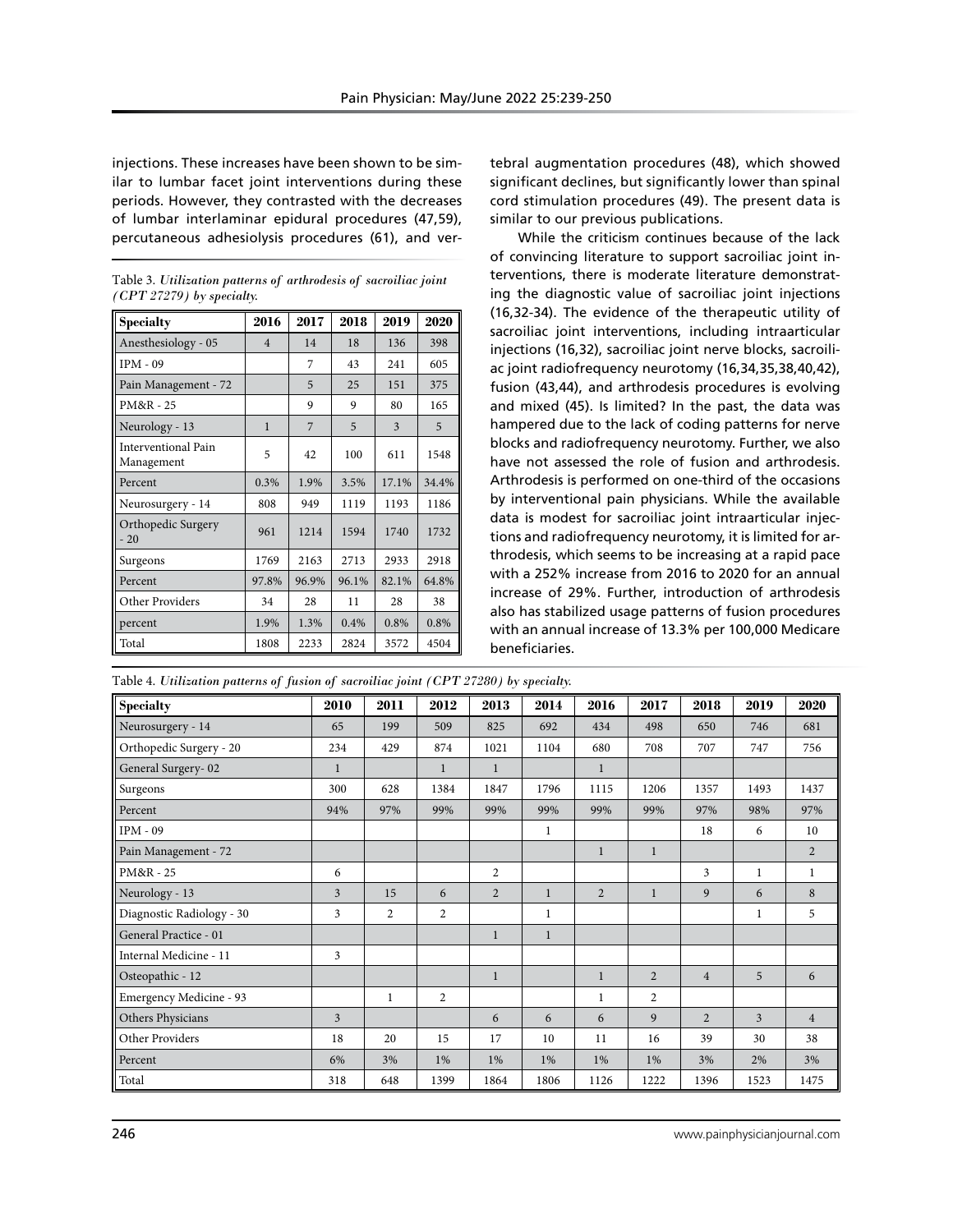

The COVID-19 pandemic, in conjunction with the opioid epidemic, has resulted in multiple issues affecting access to chronic pain patients. The literature has shown significant reductions in opioid prescriptions with a decrease in the number of prescriptions and average doses administered. Interventional techniques, despite escalating opioid deaths, are down as well. Further, devastating effects of the COVID-19 pandemic have caused major disruptions to the overall economy and to healthcare with economic shutdowns, increased pandemic-related hospitalizations, shortages of available medical professionals and PPE (6-10,12,13,64-68). In addition to this, increased disease surveillance and testing in addition to increasing staff requirements and expenses, has contributed to major changes in the way healthcare is being delivered. This new burdensome healthcare restructuring continues to pose challenges due to a decrease in chronic pain care access thereby predisposing patients to opioid dependence and overdose-related deaths (6). While healthcare expenditures increased due to COVID-19, private health insurance spending decreased by 1.2% because of the decline in enrollment and lower utilization, accounting for 28% of total health care expenditures, or \$1.15 trillion in

2020 (14,15). It is also interesting to note that total private health insurance spending for medical goods and services decreased 3.5% in 2020 to \$1 trillion secondary to the pandemic-related reductions in health care use, particularly for some elective procedures, along with economic shutdowns and moratorium on certain procedures, resulting in a 5.9% decrease in hospital care, 2.6% in physician and clinical services, and 3.8% for dental services. Medicare spending also showed a deceleration to 3.5% growth rate in 2020 was compared to 6.9% in 2019 (14,15). Additionally, expansion in Medicaid also contributed to issues related to access with increasing copays and deductibles for commercial payers and Medicare Advantage plans. Overall, since the previous publications, there have been multiple changes due to the COVID-19 pandemic with an onset of a fourth wave of the illicit drug epidemic (17,18,21,55-57,62,63,71,72).

The limitations of this assessment include the lack of inclusion of Medicare Advantage plans, which have shown to constitute almost 40% of the Medicare population in 2020 where on average, it was 30% for prior years, and Medicaid, other government plans, and commercially insured plans. Even then, the pres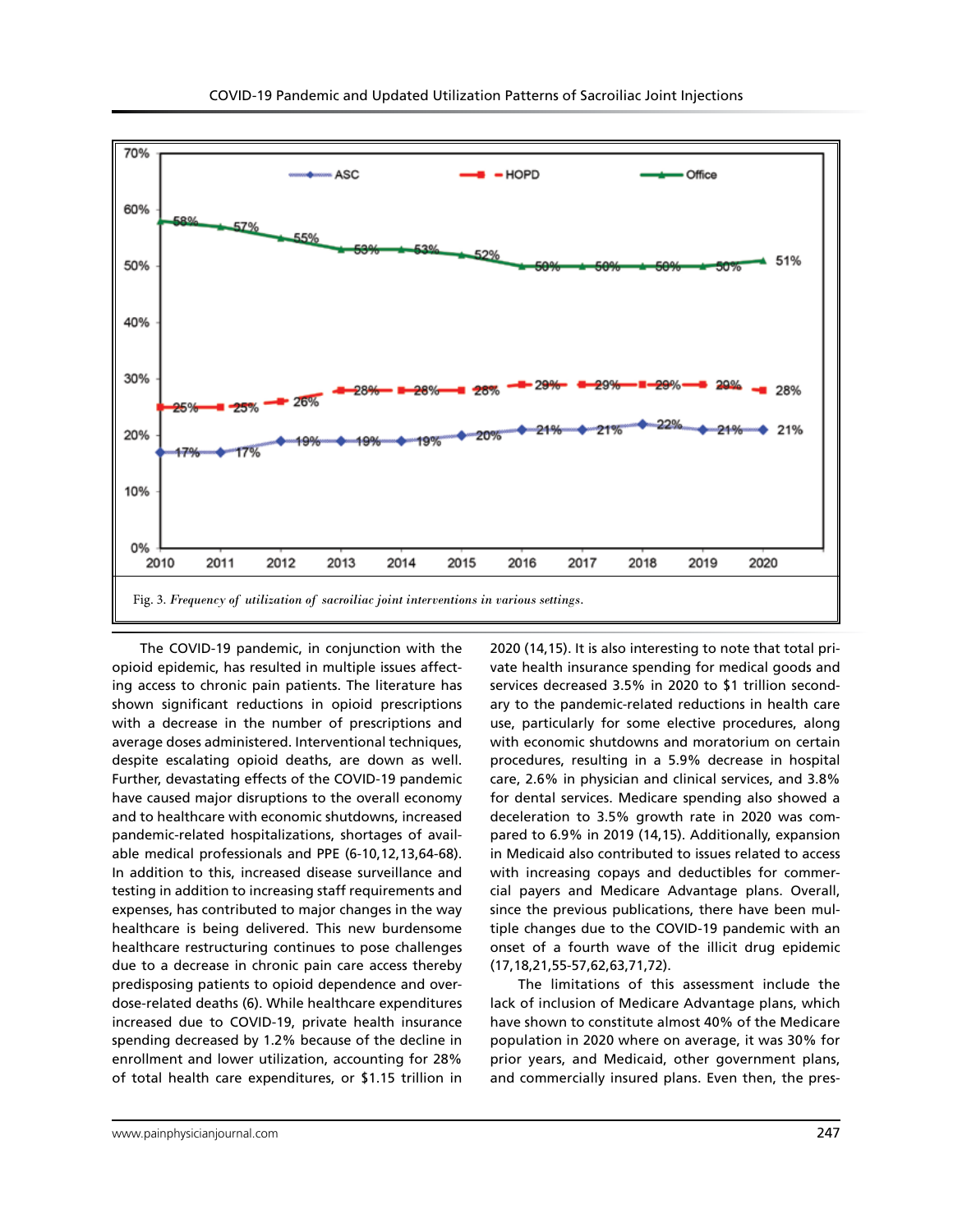ent assessment is very similar to Medicare Advantage plans and other carriers with enhanced implementation of reduction strategies. As with all claims-based data reviews, this retrospective analysis could be influenced by reviewer bias; however, we have taken all appropriate precautions to avoid any such bias. Further advantages include conflicts related to funding and inclusion of newer codes, which have not been studied in the past.

## **CONCLUSION**

This present updated and expanded assessment of the COVID-19 impact on interventional techniques showed a significant decrease of 19.2% of sacroiliac joint intraarticular injections, with an increase of 23.3% for arthrodesis of sacroiliac joint and a decrease of 5.3% for fusion of sacroiliac joint per 100,000 Medicare population from 2019 to 2020. There were no data available for comparison purposes of sacroiliac joint nerve blocks and sacroiliac joint radiofrequency neurotomy as the codes were introduced in 2020. Overall, sacroiliac joint intraarticular injections have been on a declining path compared to 2010 with 0.9% annual increase from 2010 to 2019 and 1.3% decrease from 2010 to 2020, compared to 15% annual increase from 2000 to 2010. The proportion of arthrodesis procedures performed by interventional pain physicians was about one-third, whereas fusion procedures were largely performed by surgeons.

## Author Contributions

The study was designed by LM, VS, and JAH. Statistical analysis was performed by VS.

All authors contributed to preparation to the manuscript, reviewed, and approved the content with final version.

#### Acknowledgments

The authors wish to thank Bert Fellows, MA, Director Emeritus of Psychological Services at Pain Management Centers of America, for manuscript review, and Tonie M. Hatton and Diane E. Neihoff, transcriptionists, for their assistance in preparation of this manuscript. We would like to thank the editorial board of Pain Physician for review and criticism in improving the manuscript.

## Conflict of Interest

Dr. Simopoulos is a consultant for Nevro, Boston Scientific and Spectra Medical.

Dr. Soin is the founder and CEO of Soin Neuroscience, which is developing a spinal cord stimulator to treat spinal pain and has a patent for Soin Neuroscience, Jan One, and Avanos and a patent pending for Soin Therapeutics.

Dr. Abd-Elsayed is a consultant of Medtronic, Avanos, and Averitas.

Dr. Hirsch is a consultant for Medtronic and Senior Affiliate Research Fellow at the Neiman Policy Institute.

Dr. Beall is a consultant for Medtronic, Merit Medical, IZI, Techlamed, Boston Scientific, Stryker, Lenoss Medical, Spine BioPharma, Piramal, ReGelTec, Spinal Simplicity, Smart Soft, Tissue Tech, Vivex, Stratus Medical, Genesys, Abbott, Eliquence, SetBone Medical, Amber Implants, and Cerapedics.

# **REFERENCES**

- 1. U.S. Burden of Disease Collaborators. The state of US health, 1990–2010: Burden of diseases, injuries, and risk factors. *JAMA* 2013; 310:591-608.
- 2. Hoy DG, Bain C, Williams G, et al. A systematic review of the global prevalence of low back pain. *Arthritis Rheum* 2012; 64:2028-2037.
- 3. Dieleman JL, Squires E, Bui AL, et al. Factors associated with increase in US health care spending, 1996-2013. *JAMA* 2017; 318:1668-1678.
- 4. Dieleman JL, Baral R, Birger M, et al. US spending on personal health care and public health, 1996-2013. *JAMA* 2016; 316:2627-2646.
- 5. Dieleman JL, Cao J, Chapin A, et al.

US health care spending by payer and health condition, 1996-2016. *JAMA* 2020; 323:863-884.

- 6. Manchikanti L, Singh VM, Staats PS, et al. Fourth wave of opioid (illicit drug) overdose deaths and diminishing access to prescription opioids and interventional techniques: Cause and effect. *Pain Physician* 2022; 25:97-124.
- 7. Manchikanti L, Vanaparthy R, Atluri S, Sachdeva H, Kaye AD, Hirsch JA. COVID-19 and the opioid epidemic: Two public health emergencies that intersect with chronic pain. *Pain Ther* 2021; 10:269-286.
- 8. Jha S, Shah S, Calderon MD, Soin A, Manchikanti L. The effect of COVID-19

on interventional pain management practices: A physician burnout survey. *Pain Physician* 2020; 23:S271-S282.

- 9. Manchikanti L, Pampati V, Jha S, et al. The impact of COVID-19 on interventional pain management practices is significant and long-lasting: An interventional pain management physician survey. *Pain Physician* 2022; 25:131-144.
- 10. Gharaei H, Diwan S. COVID-19 pandemic: Implications on interventional pain practice: A narrative review. *Pain Physician* 2020; 23:S311-S318.
- 11. Manchikanti L, Pampati V, Sanapati MR, et al. COVID-19 pandemic reduced utilization of interventional techniques 18.7% in managing chronic pain in the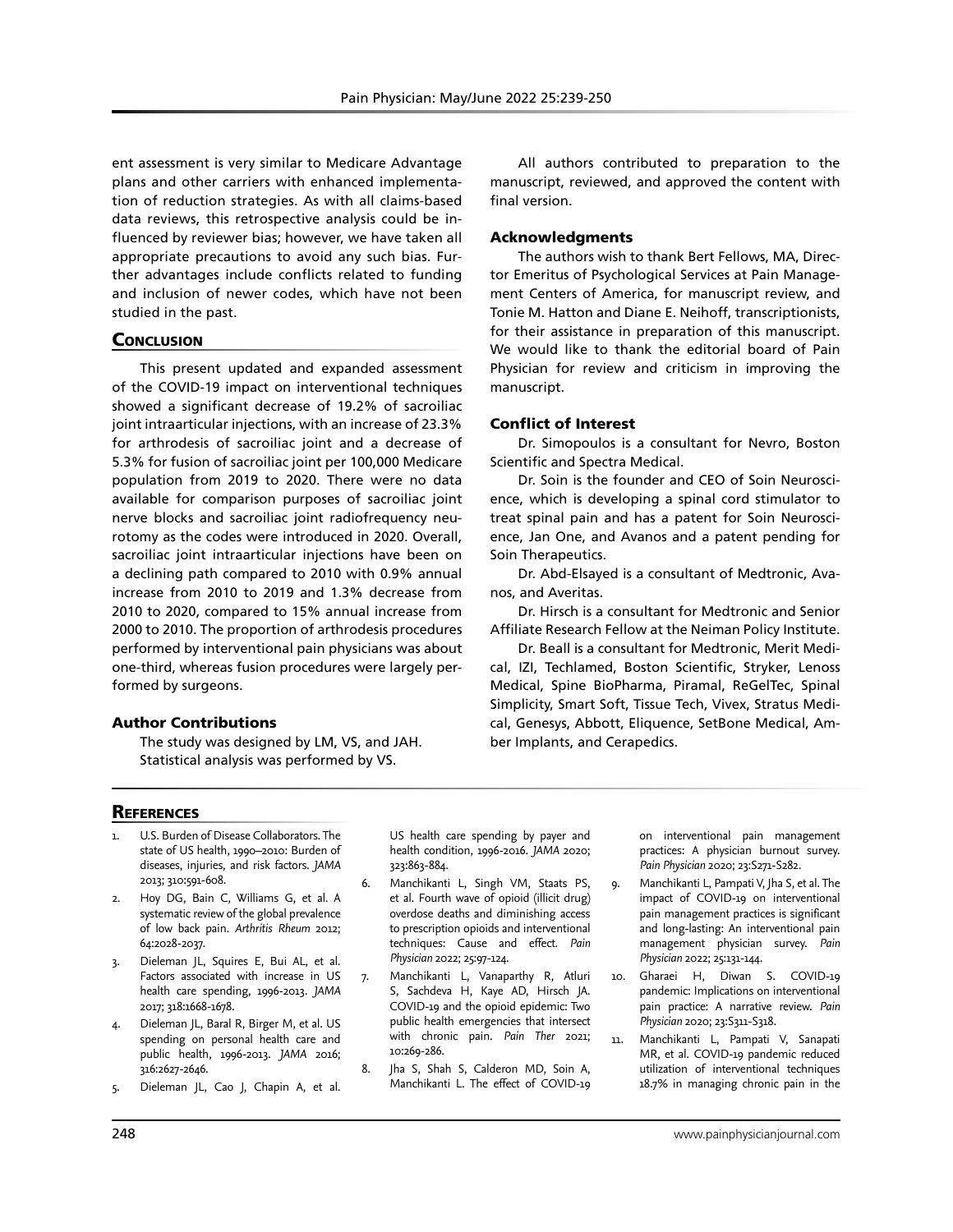Medicare population in 2020: Analysis of utilization data from 2000 to 2020. *Pain Physician* 2022; 25:223-238.

- 12. Shah S, Diwan S, Soin A, et al. Evidencebased risk mitigation and stratification during COVID-19 for return to interventional pain practice: American Society of Interventional Pain Physicians (ASIPP) Guidelines. *Pain Physician* 2020; 23:S161-S182.
- 13. Gharibo C, Sharma A, Soin A, et al. Triaging interventional pain procedures during COVID-19 or related elective surgery restrictions: evidence-informed guidance from the American Society of Interventional Pain Physicians (ASIPP). *Pain Physician* 2020; 23:S183-S204.
- 14. Hartman M, Martin AB, Washington B, Catlin A, The National Health Expenditure Accounts Team. National health care spending in 2020: growth driven by federal spending in response to the COVID-19 pandemic. *Health Aff (Millwood)* 2022; 41:13-25.
- 15. Martin AB, Hartman M, Lassman D, Catlin A; National Health Expenditure Accounts Team. National health care spending in 2019: Steady growth for the fourth consecutive year. *Health Aff (Millwood)* 2021; 40:14-24.
- 16. Simopoulos TT, Manchikanti L, Gupta S, et al. Systematic review of the diagnostic accuracy and therapeutic effectiveness of sacroiliac joint interventions. *Pain Physician* 2015; 18:E713-E756.
- 17. Manchikanti L, Kaye AD, Soin A, et al. Comprehensive evidence-based guidelines for facet joint interventions in the management of chronic spinal pain: American Society of Interventional Pain Physicians (ASIPP) guidelines. *Pain Physician* 2020; 23:S1-S127.
- 18. Manchikanti L, Knezevic NN, Navani A, et al. Epidural interventions in the management of chronic spinal pain: American Society of Interventional Pain Physicians (ASIPP) comprehensive evidence-based guidelines. *Pain Physician* 2021; 24:S27-S208.
- 19. Manchikanti L, Kosanovic R, Cash KA, et al. Assessment of prevalence of cervical facet joint pain with diagnostic cervical medial branch blocks: Analysis based on chronic pain model. *Pain Physician* 2020; 23:531-540.
- 20. Manchikanti L, Kosanovic R, Pampati V, et al. Low back pain and diagnostic lumbar facet joint nerve blocks: Assessment of prevalence, false-positive rates, and a philosophical paradigm shift from an acute to a chronic pain model. *Pain Physician* 2020; 23:519-530.
- 21. Manchikanti L, Centeno CJ, Atluri S, et al. Bone marrow concentrate (BMC) therapy in musculoskeletal disorders: Evidence-based policy position statement of American Society of Interventional Pain Physicians (ASIPP). *Pain Physician* 2020; 23:E85-E131.
- 22. Moore A, Wiffen P, Kalso E. Antiepileptic drugs for neuropathic pain and fibromyalgia. *JAMA* 2014; 312:182-183.
- 23. U.S. Food and Drug Administration. FDA warns about serious breathing problems with seizure and nerve pain medicines gabapentin (Neurontin, Gralise, Horizant) and pregabalin (Lyrica, Lyrica CR). December 19, 2019. Accessed 2/11/2022. www.fda.gov/drugs/fda-drugsafety-podcasts/fda-warns-about-seriousbreathing-problems-seizure-and-nervepain-medicines-gabapentin-neurontin
- 24. Gorfinkel LR, Hasin D, Saxon AJ, et al. Trends in prescriptions for non-opioid pain medications among U.S. adults with moderate or severe pain, 2014-2018. *J Pain* 2022 Feb 7. Epub ahead of print.
- 25. NSAID dangers may limit painrelief options. Pain-Topics News/ Research UPDATES, March 14, 2010. Accessed 1/21/2022. https://pain-topics. org/2010/03/nsaid-dangers-may-limitpain-relief.html
- 26. U.S. Department of Health and Human Services. Pain Management Best Practices Inter-Agency Task Force. Final Report on Pain Management Best Practices: Updates, Gaps, Inconsistencies, and Recommendations. May 9, 2019. Accessed 11/8/2021. www.hhs.gov/sites/default/ files/pmtf-final-report-2019-05-23.pdf
- 27. U.S. Food and Drug Administration. FDA warms about serious breathing problems with seizure and nerve pain medications gabapentin (Neurontin, Gralise, Horizant) and pregabalin (Lyrica, Lyrica CR) when used with CNS depressants or in patients with lung problems. December 19, 2019. Accessed 1/21/2022. www.fda.gov/drugs/ drug-safety-and-availability/fda-warnsabout-serious-breathing-problemsseizure-and-nerve-pain-medicinesgabapentin-neurontin
- 28. Manchikanti L, Manchikanti MV, Vanaparthy R, Kosanovic R, Pampati V. Utilization patterns of sacroiliac joint injections from 2000 to 2018 in feefor-service Medicare population. *Pain Physician* 2020; 23:439-450.
- Lee DW, Pritzlaff S, Jung MJ, et al. Latest Evidence-Based Application for Radiofrequency Neurotomy (LEARN): Best practice guidelines from the American Society of Pain and Neuroscience (ASPN).

*J Pain Res* 2021; 14:2807-2831.

- 30. Janapala RN, Manchikanti L, Sanapati MR, et al. Efficacy of radiofrequency neurotomy in chronic low back pain: A systematic review and meta-analysis. *J Pain Res* 2021; 14:2859-2891.
- 31. Gartenberg A, Nessim A, Cho W. Sacroiliac joint dysfunction: Pathophysiology, diagnosis, and treatment. *Eur Spine J* 2021; 30:2936-2943.
- 32. Kennedy DJ, Engel A, Kreiner DS, Nampiaparampil D, Duszynski B, MacVicar J. Fluoroscopically guided diagnostic and therapeutic intra-articular sacroiliac joint injections: A systematic review. *Pain Med* 2015; 16:1500-1518.
- 33. Buchanan P, Vodapally S, Lee DW, et al. Successful diagnosis of sacroiliac joint dysfunction. *J Pain Res* 2021; 14:3135-3143.
- 34. Loh E, Burnham TR, Burnham RS. Sacroiliac joint diagnostic block and radiofrequency ablation techniques. *Phys Med Rehabil Clin N Am* 2021; 32:725-744.
- 35. Tinnirello A. Reduction of opioid intake after cooled radiofrequency denervation for sacroiliac joint pain: A retrospective evaluation up to 1 year. *Korean J Pain* 2020; 33:183-191.
- 36. Blissett DB, Blissett RS, Ede MPN, Stott PM, Cher DJ, Reckling WC. Minimally invasive sacroiliac joint fusion with triangular titanium implants: costutility analysis from NHS perspective. *Pharmacoecon Open* 2021; 5:197-209.
- 37. Baronio M, Sadia H, Paolacci S, et al. Etiopathogenesis of sacroiliitis: Implications for assessment and management. *Korean J Pain* 2020; 33:294-304.
- 38. Yang AJ, Wagner G, Burnham T, McCormick ZL, Schneider BJ. Radiofrequency ablation for chronic posterior sacroiliac joint complex pain: A comprehensive review. *Pain Med* 2021; 22:S9-S13.
- 39. Chou SH, Lu CC, Lin SY, et al. A new strategy for rapid diagnosis of the source of low back pain in patients scheduled to undergo treatment with cooled radiofrequency ablation. *Diagnostics (Basel)* 2021; 11:1822.
- 40. Dutta K, Dey S, Bhattacharyya P, Agarwal S, Dev P. Comparison of efficacy of lateral branch pulsed radiofrequency denervation and intraarticular depot methylprednisolone injection for sacroiliac joint pain. *Pain Physician* 2018; 21:489-496.
- 41. Kawamoto LF, Sakata RK, Campos JL, Borges LA, Ferraro LH. Retrospective study of the analgesic effect of sacroiliac